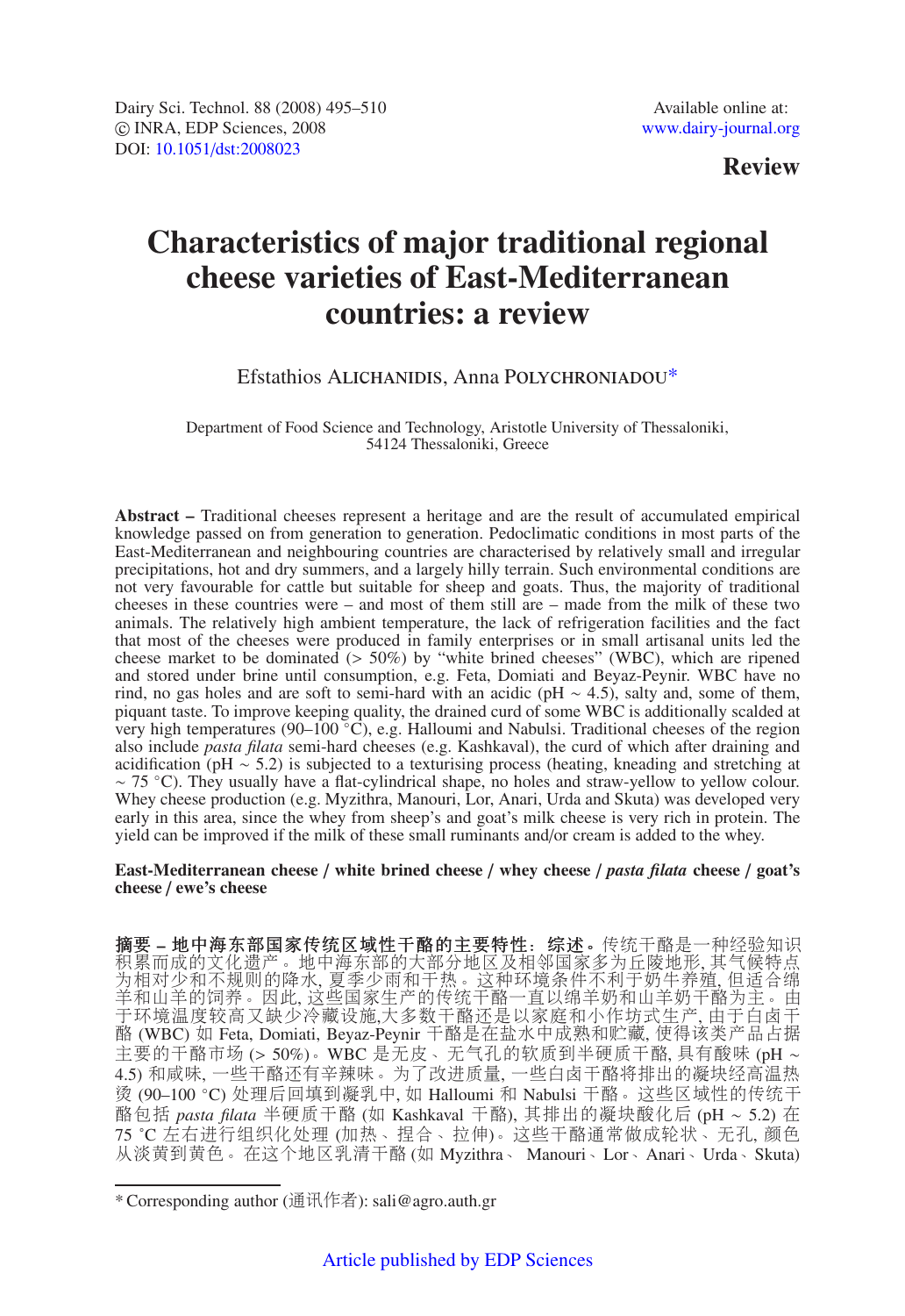的生产历史悠久, 由于绵羊奶和山羊奶干酪排出的乳清富含蛋白, 因此, 如果将羊奶和 (或) 奶油添加到回收乳清中, 可以提高干酪的产量。

### 地中海东部干酪 / 白卤干酪 / 乳清干酪 / *pasta filata* 干酪 / 山羊奶干酪 / 绵羊奶干酪

**Résumé – Caractéristiques des principales variétés de fromages traditionnels régionaux des pays de l'est méditerranéen : une revue.** Les fromages traditionnels représentent un héritage résultant des savoirs empiriques accumulés et transmis de génération en génération. Les conditions pédoclimatiques dans la plupart des pays de l'est méditerranéen et ses voisins sont caractérisées par des précipitations relativement faibles et irrégulières, des étés chauds et secs et un terrain généralement vallonné. De telles conditions environnementales ne sont pas favorables pour les bovins mais conviennent bien aux ovins et caprins. La majorité des fromages traditionnels de ces pays ont été ou sont encore fabriqués à partir du lait de ces deux espèces. La température ambiante relativement élevée, le manque de réfrigération et le fait que la plupart des fromages sont produits dans des petites unités (familiales ou artisanales) font que le marché du fromage est dominé (> 50 %) par des fromages blancs saumurés qui sont affinés et conservés dans la saumure jusqu'à consommation, par exemple le Feta, le Domiati, le Beyaz-Peynir. Les fromages blancs saumurés n'ont pas de croûte ni de trous, ils ont une texture molle à demi-dure, et un goût acide (pH ∼ 4,5), salé et pour certains d'entre eux piquant. Pour améliorer la qualité de conservation, le caillé égoutté de quelques fromages blancs saumurés est chauffé à des températures très élevées (90–100 ◦C), comme par exemple le Halloumi et le Nabulsi. Les fromages traditionnels de la région incluent aussi des fromages à pâte filée demi-dure (par exemple le Kashkaval), dont le caillé est soumis à des procédés de texturation (chauffage, découpage, filage à ∼ 75 ◦C) après égouttage et acidification (pH ∼ 5,2). Ils ont généralement une forme plate cylindrique, pas de trous et une couleur jaune-paille à jaune. La production de fromage de lactosérum (par exemple Myzithra, Manouri, Lor, Anari, Urda, Skuta) a été développée très tôt dans cette région, puisque le lactosérum de fromage de lait de brebis et de lait de chèvre est très riche en protéines. Le rendement peut être amélioré si du lait de ces petits ruminants et/ou de la crème sont ajoutés au lactosérum.

**fromage de l'est méditerranéen** / **fromage blanc saumuré** / **fromage de lactosérum** / **fromage à pâte filée** / **fromage de chèvre** / **fromage de brebis**

#### **1. INTRODUCTION**

Traditional cheeses represent a cultural heritage and are the result of accumulated empirical knowledge passed from generation to generation. Every traditional cheese is connected to the territory of its origin and to the prevailing pedoclimatic conditions.

Since pedoclimatic conditions dictate the types of animals kept for milk production, it would be natural for the local traditional cheeses to be made from the milk of autochthonous breeds. Also, the pedoclimatic conditions dictate the botanical flora and, of course, the botanical composition of grass on which the living of these animals is based. In turn, the botanical composition of the pasture affects the organoleptic properties of the cheeses produced, especially their flavour, particularly when they are manufactured from raw milk [\[12\]](#page-13-0).

The pedoclimatic conditions in most parts of East-Mediterranean countries are characterised by relatively small and irregular precipitations, hot and dry summers, and largely hilly terrain. Such an environment does not favour easy cereal production and development of rich pastures capable of meeting the roughage requirements of raising dairy cattle. However, it is suitable for sheep and goats, which are mostly raised in a nomadic or semi-nomadic system based on native pasture and crop residues [\[9,](#page-13-1) [10\]](#page-13-2).

The majority of dairy products, including cheeses, in these countries were – and most of them still are – made from the milk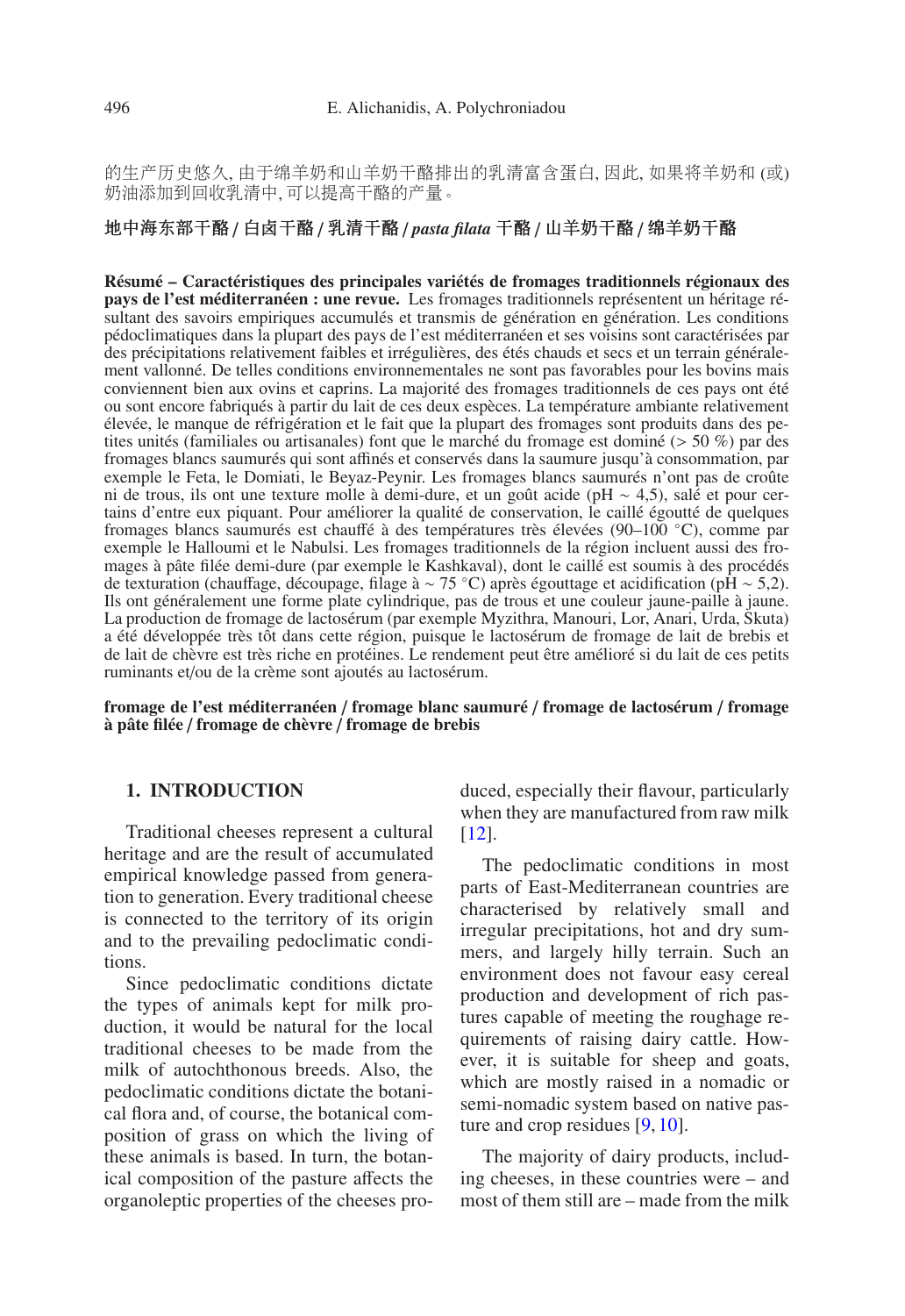of these two small ruminants, the lactation period of which lasts only for about seven months. Due to the seasonality of the milk production and to the high demand for cheese, nowadays some of the traditional cheeses are also made from cow's milk. However, their flavour and texture are different from the original ones.

The relatively high ambient temperature, the lack of refrigeration facilities, the difficulties of milk transportation and the fact that the cheeses were home-made or artisanal led to a domination (> 50%) of the cheese market by the group of brined cheeses, which are ripened and preserved under brine until their consumption.

Nowadays, manufacturing conditions and refrigeration facilities have changed very much, the microbial quality of the milk has improved, and cheese milk pasteurisation and use of commercial starters for fast curd acidification are widely applied. Despite all this progress, brined cheeses continue to be the typical and most consumed group of cheeses in the East Mediterranean and in some neighbouring countries.

This review does not try to replace existing reviews on individual cheese varieties produced within this area. It is rather a concise survey of the principal cheese groups, which are widely made and consumed in all East-Mediterranean and neighbouring countries. It is focused on the main characteristics of the cheeses of each group, as well as the critical points of their manufacturing process.

#### **2. CHEESES RIPENED IN BRINE**

Brined cheeses are the most important family of cheeses for East-Mediterranean and neighbouring countries. The cheeses of this family may be very similar but also rather different in respect of manufacturing protocols, composition and organoleptic as well as mechanical properties, etc. However, all of them have the characteristic of being ripened and stored in brine until their consumption.

Because of this diversity and according to manufacturing protocols and other characteristics, the cheeses of this family can be divided into two groups: (a) cheeses, the curds of which are not subjected to any heat treatment, which may be collectively called 'white brined cheeses', and (b) cheeses, the curds of which are subjected to various heat treatments, which will be discussed briefly under the head 'miscellaneous brined cheeses'.

Nevertheless, it is understood that, despite the group to which it belongs, each cheese has its own characteristic and distinct organoleptic properties, and some particularities in its making technology.

#### **2.1. White brined cheeses (WBC)**

This is the most numerous group. They are produced in all countries of the region under various names: Feta, Telemes (Greece); Telemea/Branza de Braila (Romania); Bjalo salamureno sirene/Bjalo sirene (Bulgaria); Bieno sirenje (FYROM); Mohant (Slovenia); Sjenicki, Homoljski, Zlatarski, Svrljiški (Serbia); Pljevaljski, Polimsko-Vasojevaski, Ulcinjski (Montenegro); Travnicki/Vlasicki (Bosnia-Herzegovina); Beyaz peynir, Edirne peyniri (Turkey); Liqvan, Iranian white (Iran); Brinza (Israel); Akawi (Lebanon); Domiati, Mish (Egypt). WBC represent the most popular cheeses consumed in the region. Traditionally, they were mainly made from sheep's and goat's milk. As the milk fat of these species does not contain carotenoids, the resulting cheeses are white in colour, hence giving the name to this cheese group.

#### *2.1.1. Cheese-making process*

WBC are made from raw (where permitted), pasteurised (e.g.  $72 \text{ °C} \times 15 \text{ s}$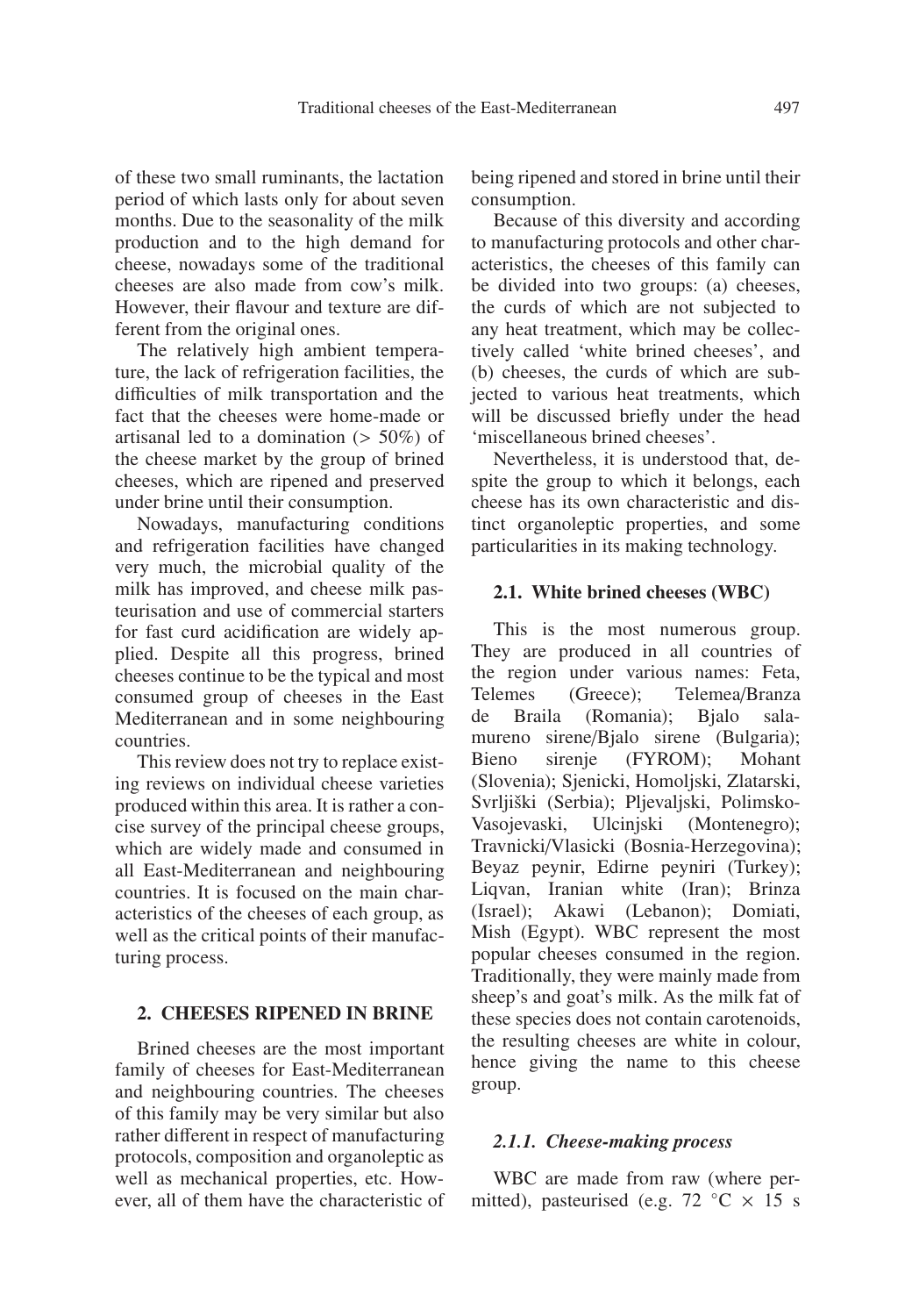or 63  $°C \times 30$  min) or thermised (where permitted, e.g. 65  $\degree$ C  $\times$  5 min or equivalent) ewe's, goat's, buffalo's or cow's milk or, often, from mixtures of milks. The great majority of WBC are rennet coagulated and brine-salted cheeses, although some of them are dry-salted (e.g. Feta) or the salt is added directly to the cheese milk (e.g. Domiati). Yoghurt was the traditional starter culture for many WBC. Nowadays, various cultures are used as starters: thermophilic cultures such as yoghurt, mesophilic cultures or various combinations of mesophilic and thermophilic cultures. In raw milk cheeses the native microflora of the milk may be used for acidification  $[1, 8, 20]$  $[1, 8, 20]$  $[1, 8, 20]$  $[1, 8, 20]$  $[1, 8, 20]$ .

It is difficult to give a single flow-chart for the preparation of all WBC but a general and simplified one could be as follows:

- **–** filtration and (maybe) standardisation of cheese milk (C/F 0.72–0.75 for ewe's  $\pm$  goat's milk or 0.75–0.8 for cows milk);
- **–** pasteurisation (e.g. 72 ◦C × 15–20 s / 63  $°C \times 30$  min) or thermisation (e.g.  $65\text{ °C} \times 5 \text{ min}$ :
- addition of CaCl<sub>2</sub> and starters at 30– 35 ◦C;
- **–** renneting with commercial or artisanal rennet;
- **–** cutting after 50–60 min or more into 1–3-cm cubes;
- **–** rest for 10–15 min;
- **–** moulding into rectangular/square or cylindrical moulds;
- **–** draining (usually under pressure, some without pressure);
- **–** cutting the curd into the final cheese dimensions;
- **–** salting (mostly in brine, some with dry salt);
- **–** packaging in open containers and additional salting with dry salt;
- **–** pre-ripening at 16–18 ◦C for 5–15 d (until pH reaches a value of 4.6 or lower);

**–** sealing of the containers and storage at  $4^{\circ}$ C or a little higher.

Key points for the manufacture of WBC are the following:

- (a) Curd acidification at the appropriate rate and time is necessary during the early stages of cheese making (curdling, draining). Lactic acid production during these stages is of vital importance. Too slow or too low acidification may not suppress the growth of microorganisms able to cause early gas blowing. This is a defect associated mostly with raw milk cheeses. On the other hand, too fast or too high curd acidification leads to excessive drainage, lower yield and dry, hard and grainy cheeses without cohesion, especially when goat's or cow's milks are used for cheese-making.
- (b) pH development during ripening. For most of the WBC, it is essential that about 24 h after coagulation pH is lower than 5.0, moisture is  $< 600 \text{ g} \cdot \text{kg}^{-1}$  and salt-in-moisture content (S/M) is ~ 25 g⋅L<sup>-1</sup>. The cheeses should be transferred to the cold room  $(4-5 \degree C)$  only when their pH attains a value of ∼ 4.6 or lower, moisture level is ~ 550 g⋅kg<sup>-1</sup> and S/M higher than  $50 \text{ g} \cdot \text{L}^{-1}$ .
- (c) A sufficient quantity of brine must be added to the containers to ensure that all cheese blocks are totally submerged. The salt content of the brine must be at least 2% higher than the S/M of the cheese [\[2\]](#page-12-1).

## *2.1.2. Characteristics*

The colour of WBC is of course pure white (porcelain-white, marble-white or snow-white) when they are made from sheep's, goat's or buffalo's milk. However, their colour ranges from off-white to yellowish when they are made from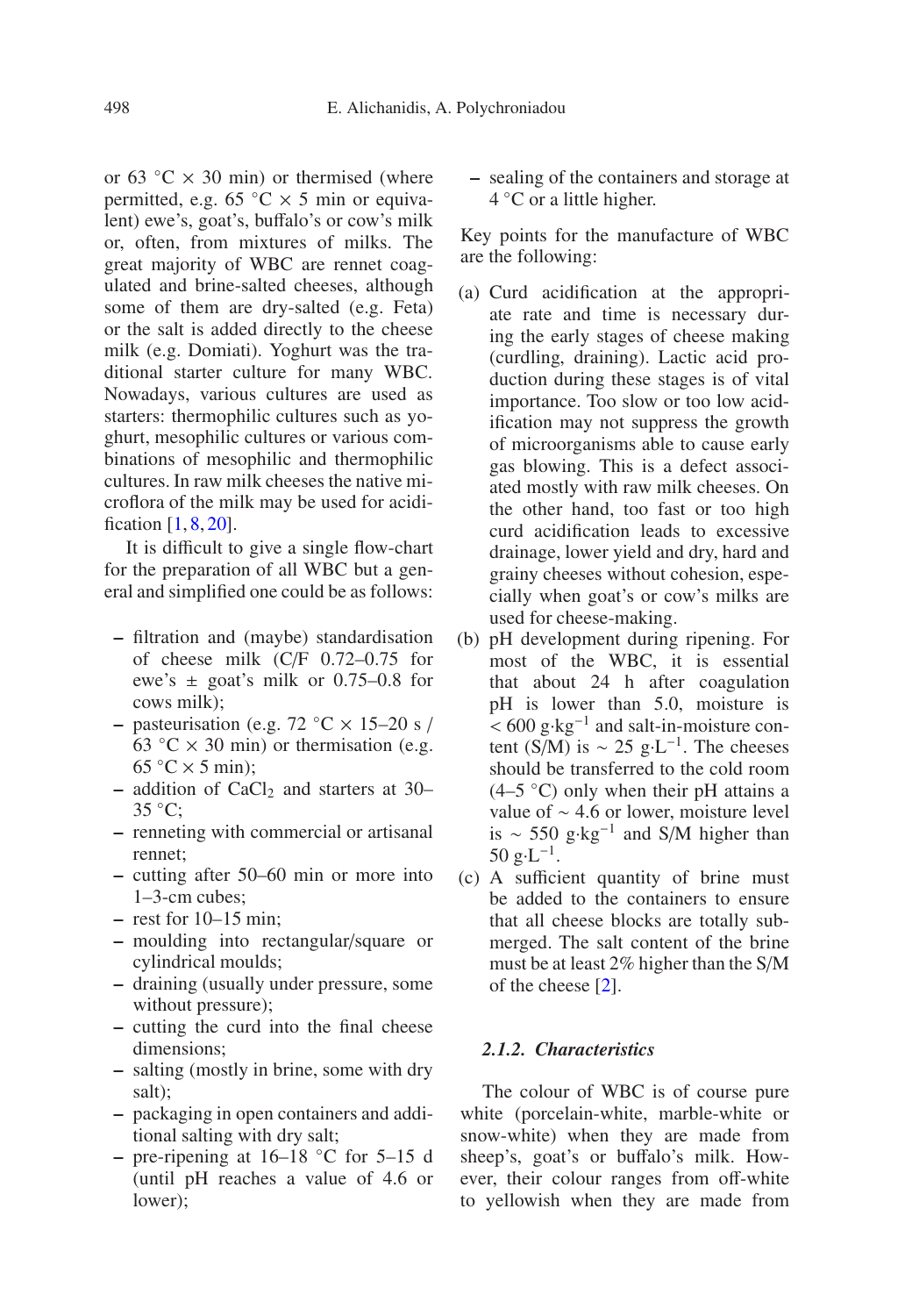cow's milk. When cow's milk is used, as the consumers expect a white-coloured cheese, in some countries (and when permitted) some 'decolourants' (e.g. chlorophylls, titanium dioxide) or other treatments are used to cover or eliminate the yellowish colour.

WBC have no rind. No gas holes or other openings should be present in the cheese mass except, sometimes, for small mechanical openings; the presence of small or large gas holes is taken as a defect. The texture of WBC is smooth, soft and crumbly but still sliceable and some of them may become brittle when old.

Their shape varies, as it is associated with that of the container. Usually cheese blocks are rectangular or cubic and weigh 250–1000 g or more. The cheeses are packed in containers of various sizes. The most common are rectangular tinned or lacquered metal containers or plastic containers holding 15–18 kg each. The containers are usually filled with brine but, in some countries (especially in small artisanal units), cheese whey containing 80–  $100 \text{ g} \cdot \text{L}^{-1}$  salt is used for filling. An old traditional practice, which still survives in some countries, was to mature and keep the cheeses in wooden barrels holding about 40–50 kg. In that case the cheese blocks have a sphenoid shape. For retail marketing, cheese blocks (0.5–1.0 kg) may also be packed after ripening in plastic bags under vacuum without brine or in plastic containers with brine, which keeps the freshness of the cheese.

## *2.1.3. Biochemistry of ripening and compositional changes*

The variety of milks and technologies used for their manufacture, together with the existing official specifications for each cheese in each country do not permit one to give an average composition of WBC. Roughly, their moisture varies between 500 and 580 g·kg−1, protein is higher than 170 g·kg−1, fat-in-dry-matter (FDM) is 450–500 g·kg−<sup>1</sup> and S/M 55–90 g·L−<sup>1</sup> or even more. The pH lies between 4.0 and 5.0 but for most is 4.2–4.8. pH values lower than 4.0 make the cheese very acid and maybe brittle. Values higher than 5.0 are not proper and safe for good keeping quality of WBC [\[1](#page-12-0), [8,](#page-13-3) [33\]](#page-14-0).

Because of the low pH, the high salt content and the relatively short ripening period, biochemical changes are not extensive during ripening. Mature cheese still contains lactose ( $\sim 10$  g·kg<sup>-1</sup>) [\[35\]](#page-14-1). For most of them the proteolysis index ([watersoluble N/total N]  $\times$  100) lies between 10 and 25% [\[1](#page-12-0), [8,](#page-13-3) [18,](#page-13-5) [32](#page-14-2), [53\]](#page-15-0) and the level of total free amino acid content ranges from 1 to 7 g⋅kg<sup>-1</sup> cheese [\[20](#page-13-4), [29,](#page-14-3) [49\]](#page-15-1).

In spite of the differences in making technology and temperatures of ripening and storage applied for each particular type of WBC, it is clear that the rate of moisture loss is high for 15–30 d after manufacture and slows down during the rest of the ripening and storage period. This is due (a) to salt uptake from the brine, (b) to acidity development with concomitant reduction of casein hydration as pH reaches its isoelectric point, and (c) to proteolysis, which is intense during that time. It is estimated that in Feta cheese more than 30– 50% of  $\alpha_{S1}$ -CN is hydrolysed during this period [\[38\]](#page-14-4), resulting in gradual disintegration of the casein network, loss of moisture held in its interstices, and cheese body softening.

The lack of curd cooking, the high moisture content, the low pH during drainage, which favours coagulant retention in the curd, the low pH of the cheese and the relatively high salt content favour the activity of chymosin during ripening contrary to that of plasmin. Gross proteolysis in WBC is mediated by the residual coagulant. Electrophoretic studies showed that  $\alpha_{S1}$ -CN is hydrolysed much faster and much more extensively than β-CN  $[29,38]$  $[29,38]$ . In 60- to 90-d-old cheeses residual  $\alpha_{S1}$ -CN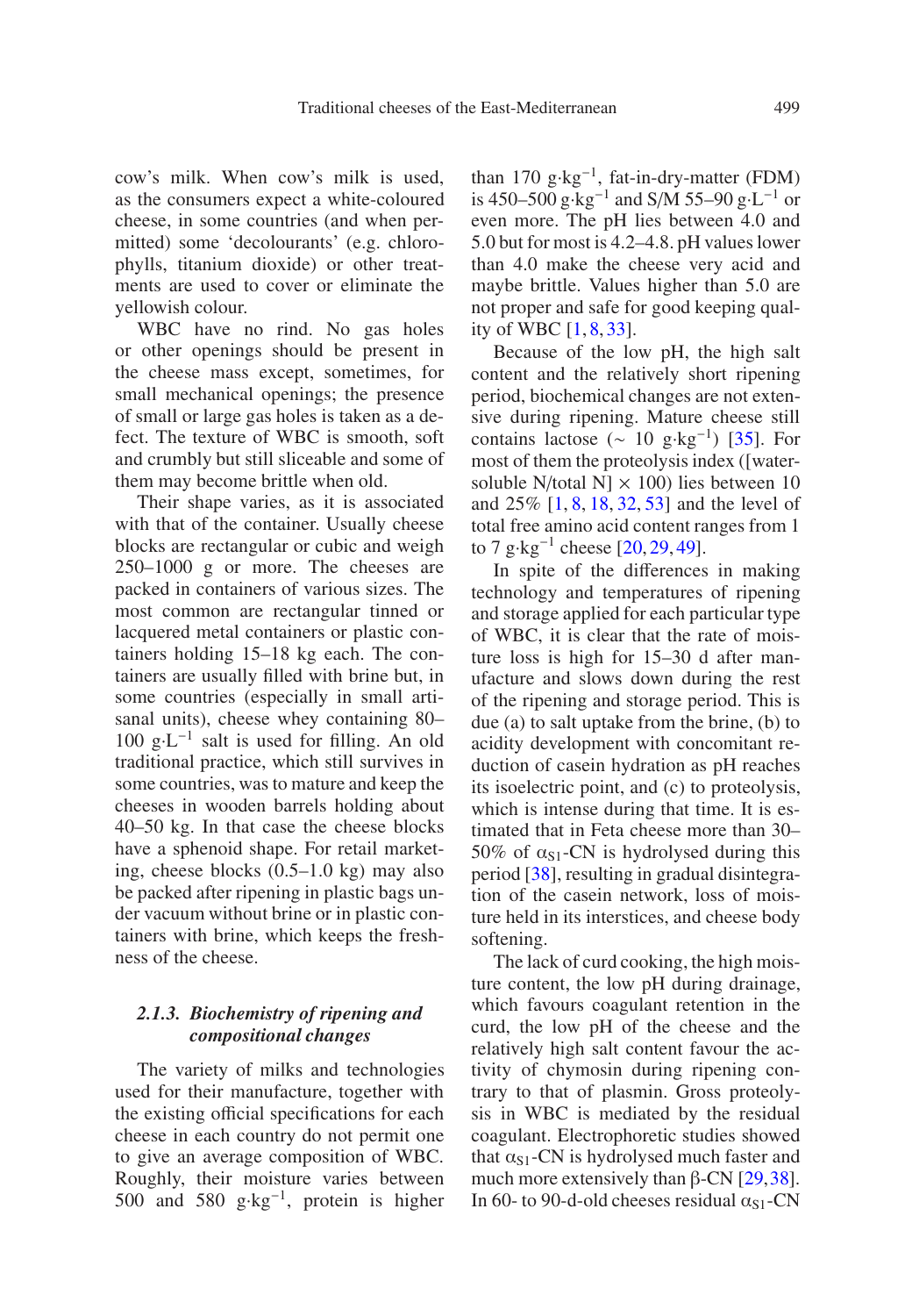is only 30–40% of the original, while 85– 90% of β-CN remains intact. The contribution of extracellular proteinases of the starters is negligible, as was revealed by electrophoretic studies of cheeses made with various starter microorganisms [\[21\]](#page-13-6).

In contrast, proteinases and peptidases released by starter bacteria as well as by NSLAB are responsible for the production and accumulation of medium- and small-size peptides and free amino acids (FAA) during ripening and storage. The rate of their production is high again during the first 2–3 weeks and decreases when cheeses are transferred into the cold room. The amount of these soluble nitrogenous compounds depends on the species of starter microorganisms and their combination, which were found to also affect the HPLC peptide profile and FAA pattern [\[21](#page-13-6)]. It should be noted that, during ripening and storage in brine, some of these water-soluble compounds selectively migrate into the brine [\[37](#page-14-5)].

Similarly to proteolysis, lipolysis in WBC is not very extended. The level of total free fatty acids (FFA) ranges between 2 and 4 g⋅kg<sup>-1</sup> cheese, including acetic acid. Besides the kind of cheese milk and the age of the cheese, various other factors can affect the concentration and pattern of FFA. Cheeses made from raw milk or milk heat-treated in sub-pasteurisation conditions tend to contain higher amounts of FFA, because indigenous milk lipase remains intact or is not totally inactivated, respectively. Although usually starters have low lipolytic activity, some of them tend to increase the concentration of FFA in cheese, as does drainage of the curd at relatively high temperature (e.g. 21 ◦C). Increased concentrations of FFA were found when traditional artisanal rennet or rennet pastes were used [\[1](#page-12-0), [17,](#page-13-7) [28](#page-14-6), [41](#page-14-7)]. Generally, the concentration of volatile fatty acids is higher in cheeses made from sheep's or goat's milk than in those from cow's milk. Despite the milk used, acetic acid is the dominant volatile carboxylic acid [\[1](#page-12-0), [3,](#page-12-2) [8](#page-13-3), [30,](#page-14-8) [34,](#page-14-9) [50](#page-15-2)]. It can be formed from fermentation of lactose by lactic acid bacteria, but also as a result of citrate and lactate metabolism or as a product of amino acid catabolism [\[36](#page-14-10)].

#### *2.1.4. Microbiology*

As with many other cheeses, the microbial quality and safety of WBC is influenced by the quality of the raw milk, the thermal treatment of cheese milk, the extent of microbial contamination during processing (especially during salting), the rate of salt absorption and its final concentration in cheese moisture (S/M), and pH development during ripening. As mentioned earlier, WBC are characterised by low pH and high S/M. These two main factors controlling the type and number of microorganisms in cheese play a vital role in respect of safety and also affect the metabolic pathways leading to flavour development in WBC [\[1](#page-12-0), [15\]](#page-13-8).

Although a small proportion of WBC are still made from raw milk without addition of starter cultures, the great majority of WBC are nowadays made from pasteurised milk with added starter cultures composed of mesophilic cocci, ther-mophilic cocci and thermophilic rods [\[1,](#page-12-0) [20](#page-13-4), [47\]](#page-14-11). Therefore, the predominant lactic microflora in fresh cheese consists of these starter microorganisms, the number of which increases rapidly during the first days and remains relatively high during cheese ripening in the warm room (16–18  $\degree$ C). Later on, the populations decline significantly, especially those of mesophilic cocci, which are gradually replaced by salt-resistant NSLAB bacteria, mainly lactobacilli and enterococci [\[21,](#page-13-6) [56](#page-15-3)].

As far as non-lactic microflora is concerned, many genera of moulds and yeasts are also found in WBC as well as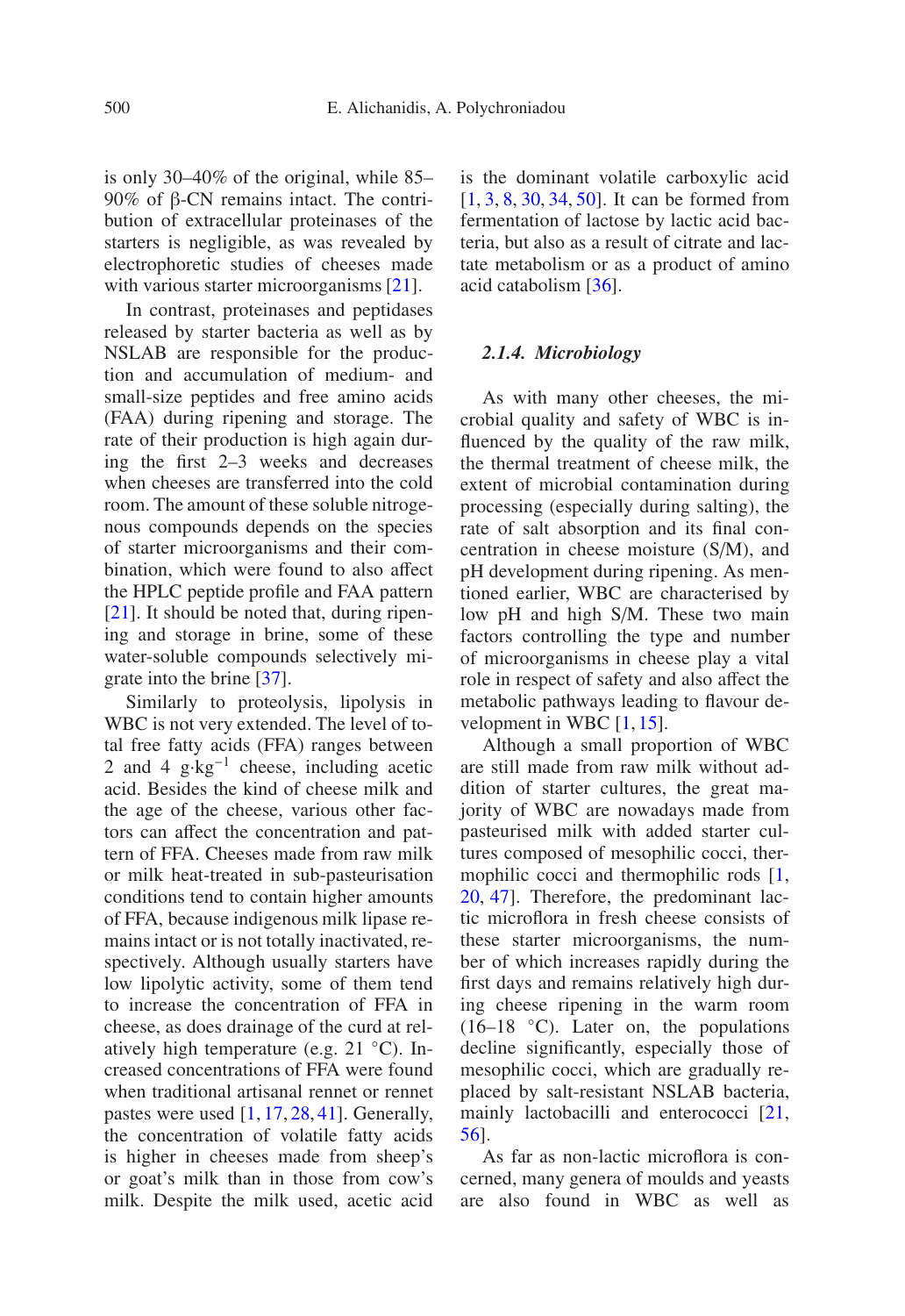micrococci and coliforms. Coliforms usually disappear along with maturation of WBC. However, they produce  $CO<sub>2</sub>$  and  $H<sub>2</sub>$ and – either alone or in concerted action with some yeasts, which also produce  $CO<sub>2</sub>$ from lactose – are responsible for early gas blowing, a defect usually associated with the use of raw cheese milk of poor quality and cheese processing at high environmental temperatures. The presence of coliforms and yeasts in cheese milk does not necessarily lead to this defect. Early gas blowing appears and is serious when two factors coexist: (a) the initial number of microorganisms associated with this defect is relatively large (>  $10^5$ – $10^6$ ·mL<sup>-1</sup> milk) and (b) the rate of curd acidification by the starter culture is very slow or insufficient to suppress their growth [\[2\]](#page-12-1).

It should be pointed out that nowadays milk quality has improved and its transportation is largely done under refrigeration. Additionally, in most countries WBC are produced in medium- and large-capacity cheese-plants, where milk pasteurisation and use of starters for fast curd acidification are common practices. All these, together with using automated equipment, which reduces contamination, cooling facilities for lowering temperature in draining and salting rooms, and the application of refrigeration during transportation and storage of the cheeses, have contributed not only to the improvement of the quality and safety of the final product but also made possible the production of cheeses with salt content lower than before, as high salting was traditionally used rather for preservation purposes than for taste improvement.

#### *2.1.5. New trends*

WBC processing, as addressed above, describes the traditional manufacturing protocol. However, contemporary demands for standard quality and safety, as well as growing distribution of cheeses of this group, have led to the introduction of changes in processing and packaging, at least by the large cheese-making plants. The quality of WBC is thus enhanced but more effort must be made, especially in the case of artisanal and farmhouse cheeses.

Among the changes introduced the following can be pointed out: (a) Milk is controlled for consistent composition, microbial and somatic cell counts, and presence of antibiotics and other undesirable compounds. It is advisable to increase awareness among small producers of the microbiological hazards and their impact on cheese quality and safety. (b) Milk is standardised for casein to fat ratio and pasteurised. (c) Commercial starter cultures are used in order to have a direct control of the ripening process. The use of commercial starters is suggested to all cheesemakers not having the appropriate facilities to produce their own cultures. (d) Mechanisation is introduced in order to avoid contamination of the curd and fresh cheese during handling and reduce labour costs. Computer control systems are applied to follow and change processing parameters more easily. (e) The HACCP (hazard analysis of critical control points) concept is implemented by large- and medium-size plants, regarding a proactive approach as the most appropriate way to improve quality and safety and avoid defects. (f) Refrigeration is used throughout the storage and distribution chain.

Innovation is also introduced in respect of packaging. WBC were – and still are – sold mainly by weight ('à la coupe'). However, the trend for pre-packaged cheese, that offers more convenience and safety and responds to consumer habits, is also growing in the case of WBC. Demand for WBC as 'gourmet', 'ethnic' or 'speciality' products is rising in European, American and other markets, thus making the use of individual packaging for direct consumer purchase a must. Flexible plastic packaging and re-closable rigid plastic containers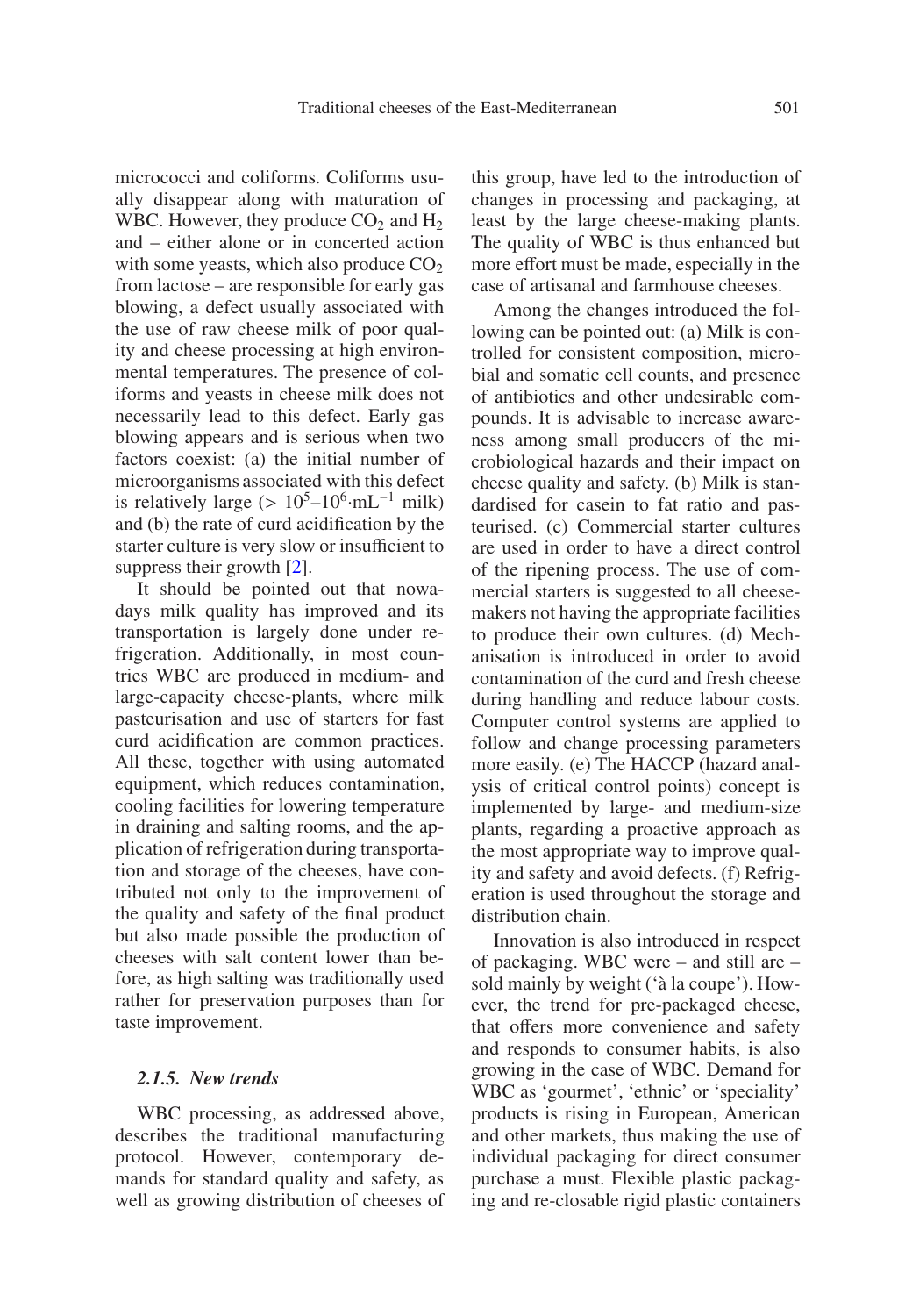are both used; a rectangular shape fits the form of cheese blocks well, but also provides space-saving geometry. Irrespective of the packaging material and shape, the surface of WBC must be kept moist. Therefore, the packaging must contain some brine. Sometimes WBC are stored and marketed in glass jars: small cheese pieces are covered by olive oil; flavouring with spices offers an alternative option.

## **2.2. Miscellaneous brined cheeses (MBC)**

The common characteristic of MBC is that their curds, after draining/pressing, are heat-treated at high temperatures (95–  $100 °C$ ) or their curds, after acidification (pH 5.2–5.4), are subjected to a special texturisation process (*pasta filata*type), which involves heating, kneading and stretching in hot ( $\sim$  75 °C) whey or brine. Heat treatment of the curds at the above temperatures considerably reduces the microflora of the cheese (starter and NSLAB), changes the time of microbial cell lysis, influences the dynamics of the various members of microbial groups, and leads to extensive denaturation of residual coagulant retained in the curd. Thus, in contrast to the WBC, where the residual coagulant is the main proteolytic agent, plasmin is of particular importance for these cheeses since it is a heat-stable enzyme.

All the above factors limit to some extent the biochemical reactions which occur in cheeses during ripening. Because of the high heat treatment, MBC are relatively 'safe' and many are consumed within a few days after manufacture. Otherwise, they are stored under brine for ripening and later consumption.

Traditionally, these cheeses are made from raw sheep's and/or goat's milk. Nowadays some of them are also made from pasteurised cow's milk with starter addition. Since these cheeses are produced only in some countries of the area, they will be discussed very briefly. However, literature will be provided in respect of their manufacturing protocols, composition and biochemistry of ripening, as well as organoleptic and rheological properties.

## *2.2.1. Cheeses whose curd is heated at high temperatures*

This type of cheeses is popular in Cyprus (Halloumi), Southeast Turkey (Hellim, Urfa, Malatya) and in Syria and neighbouring countries (Halloumi, Nabulsi, etc.). Traditionally they were made mostly from raw sheep's or goat's milk or their mixtures. However, nowadays pasteurised cow's milk and starter cultures are also used for some of them. The most well-known cheese of this group is Halloumi, the making technology of which is in brief as follows:

Raw milk is clotted with animal rennet at  $33-34$  °C and the curd cut into 1-cm cubes. After resting for about 10 min, curds are scalded under constant stirring at about 40 ◦C within 15 min and transferred to the hoops for draining, usually under pressure. The pressed curd is cut into pieces of  $10 \times 15 \times 3$  cm, transferred to their own hot deproteinated whey and heated up to 90–95 ◦C for 30 min under stirring. The cooked curd is not stretched, as in *pasta filata* cheeses, but is drained and cooled on a table and sprinkled with medium-size grain salt and crushed dry mint (*Mentha viridis*) leaves (compulsory) before being folded in half. Next day, these blocks are packed in plastic bags for immediate marketing. Alternatively, they are piled into containers and salted whey is poured into the container until the blocks are covered. This way they can keep for months. It should be noted that the rheological and sensory properties of the fresh cheese change significantly during storage [\[7,](#page-13-9) [13,](#page-13-10) [14](#page-13-11), [16,](#page-13-12) [19,](#page-13-13) [24](#page-13-14), [27,](#page-14-12) [39,](#page-14-13) [42](#page-14-14)[–46](#page-14-15), [51\]](#page-15-4).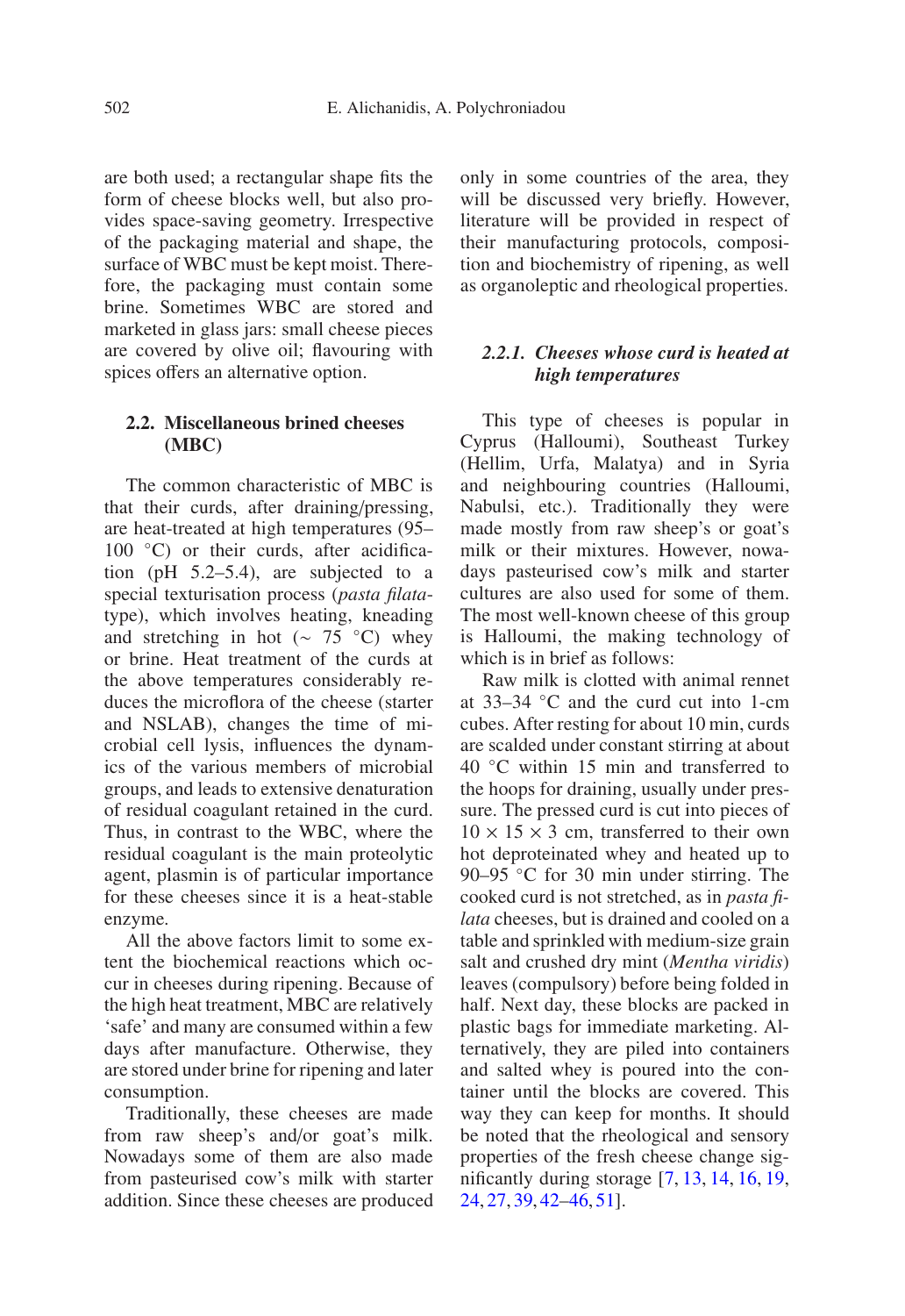For this type of cheese the most crucial step of processing is the time/temperature profile within each cheese block during the cooking step. The whole mass of curd needs to be cooked well at the above-mentioned temperature. Otherwise, the colour and the texture in the core of each block will be different from the rest of the cheese. The uniform cooking depends strongly on the dimensions of the blocks; therefore the curd blocks are small and flat [\[44\]](#page-14-16).

The technology of Nabulsi cheese differs somewhat from that of Halloumi-type cheeses. After pressing, the curd is cut into pieces of ca.  $4 \times 8 \times 2$  cm or  $10 \times$  $10 \times 2$  cm which are boiled in brine (150– 200 g salt $\cdot L^{-1}$ ) until they float to the surface of the brine. A cheesecloth bag containing ground mastic (*Pistacia lentiscus*) and mahaleb seeds (*Prunus mahaleb*) is at the same time hung in the boiling brine. This process usually requires 5–15 min. Then the curd pieces are taken out of the brine, placed on a table and reshaped. After cooling, they are placed in containers, which are filled with the brine in which the cheese was boiled [\[22](#page-13-15), [55,](#page-15-5) [57\]](#page-15-6).

## *2.2.2.* **Pasta filata***-type cheeses in brine*

The making technology of these cheeses differs from country to country but the general steps followed are these described in *pasta filata* cheeses (Kashkaval-type). What distinguishes these cheeses from *pasta filata*-type cheeses is their shape and the fact that they are consumed while fresh or are kept in brine.

Several cheeses of this type are made but the most popular are the braided cheeses, known as Örgü (Eastern parts of Turkey), Mujaddal or Mudaffara (Syria and neighbouring countries) cheeses. For all these cheeses, the curd is left to acidify (pH  $\sim$  5.2) and then is stretched and shaped into a loop (70–75  $\degree$ C), which is finally split into either thin or thick strands to form the braid of the final cheese [\[14,](#page-13-11) [25](#page-13-16), [55\]](#page-15-5). In contrast, for Civil cheese (Turkey) skim milk is left to acidify (pH  $\sim$  5.4) before being warmed to ∼ 30 ◦C and renneted. The temperature is slowly increased under continuous stirring. The curd is formed at  $\sim$  50 °C. At ~ 70 °C the curd starts to form in threads; then, it is taken out from the vat with a paddle and hung to be stretched by its own weight [\[58\]](#page-15-7).

## **3.** *PASTA FILATA* **CHEESES**

*Pasta filata* (PF) cheeses have a long tradition in most East-Mediterranean and neighbouring countries. In many of them PF cheeses are highly consumed and in some are the second most popular cheese group after white brined cheeses. Kashkaval-type cheeses are the bestknown PF cheeses, made for centuries in this area. In most countries of the area they are called simply Kashkaval with small differences in spelling. However, variations of that name exist, such as Kashar (Albania), Kašar (Turkey), or Kasseri (Greece).

Traditionally, they were produced from raw sheep's  $(\pm$  goat's) milk and fewer from buffalo's or cow's milk or a mixture of milks. Since the manufacturing technology has been adapted to suit the local conditions and practices, it presents some differences, although small, from country to country. These differences include the kind of milk used and its thermal treatment, the use of culture and its composition, the curd scalding before acidification, the way of salting the curd and final cheese, etc. In spite of the above differences, the manufacture of Kashkaval-type cheeses consists of two distinct, independent stages: (a) production of the curd and its acidification, and (b) texturising of the acidified curd, which involves heating,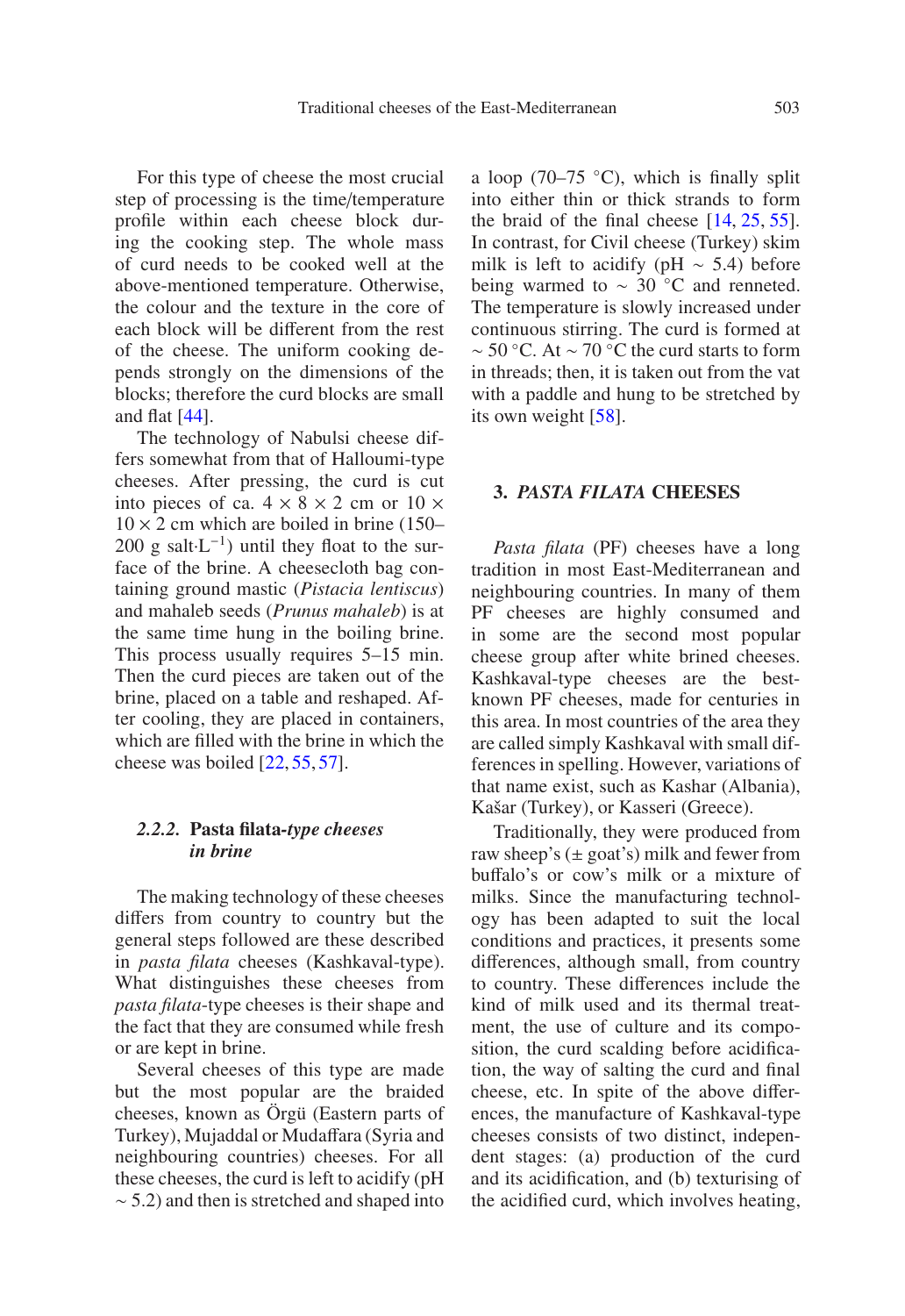kneading and stretching by soaking in hot water or in brine.

#### **3.1. Cheese-making process**

After filtration, milk is pasteurised (e.g. 72  $\degree$ C × 15–20 s), cooled to 32  $\degree$ C, inoculated with starter and coagulated by rennet for 30–40 min. The curd is cut (6–8-mm cubes), left for about 10 min to settle to the bottom of the vat or stirred for about 5 min, and then scalded to 42 °C for 35 min. Scalding may be omitted for higher acidity milk or for some types of Kashkaval made with sheep's milk. Curds collected from the bottom of vats are pressed by hand, cut into large blocks, pressed and left to be acidified (to ripen).

Curd acidification to a certain extent is of importance since it results in the characteristic fibre-like structure of the final cheese. Also, the lactic acid produced during acidification inhibits the growth of some unwanted microorganisms (gasforming, etc.), which may result in a cheese with defects. The acidified curd is ready for further processing when its pH value is close to 5.2–5.3 for sheep's milk, or a little higher (5.4–5.5) for cow's milk Kashkaval [\[5](#page-13-17), [31\]](#page-14-17).

In the traditional procedure, the native microflora of raw milk was used for curd acidification, which is not a very controllable procedure. Because of this, in many countries, the use of pasteurised milk and starter cultures has been introduced into commercial practice in order to control and shorten the time of curd acidification and standardise the quality of Kashkaval cheese. Usually, thermophilic cultures (yoghurt) are used, but also combinations of thermophilic and mesophilic cultures are applied at a level ranging from 0.1 to 1% [\[5,](#page-13-17) [26,](#page-13-18) [31,](#page-14-17) [54](#page-15-8)].

The ripened (acidified) curd is cut into long thin slices and texturised. According to traditional methods, which require intensive manual labour, the curd slices are placed into wooden or metal perforated baskets, immersed in hot water (∼ 75 ◦C) and manipulated with a wooden stick until a homogenous compact structure is obtained. The curd, while hot, is transferred onto a table and kneaded by hand, partially salted with fine salt, and moulded. While in the mould, cheeses are transferred to warm rooms  $(< 18 °C$  and RH 80–85%) and, after 24 h, are salted with medium-size grain salt. After 2–3 days the moulds are removed and the cheeses salted again. Cheese salting and turning last for 2–3 weeks (5–7 saltings). Then cheeses are washed with warm water, then cold water, dried and piled 6–7 together. They are left to ripen for about 2–3 months in the same room or they are transferred to a lower temperature room (12–15 ◦C, RH 85%). Finally, they are kept at  $2-4$  °C. Their shelf life is about 12 months or maybe more [\[5](#page-13-17), [31](#page-14-17)].

The traditional technology described above leads certainly to a high sensory quality product but it is laborious and raises the production costs. Therefore, it has gradually been modified. Now, in large factories, cutting of ripe curd, heating, kneading, stretching, salting and moulding are all mechanised. Salting is done only once, during kneading of the curd; sometimes, additional salting is carried out either with brine or with dry salt.

Despite the technology used, heat treatment of the curd during texturising has a preservative effect on the final cheese, enabling raw milk of poor microbiological quality and relatively high acidity to be processed. So, it is not by coincidence that this type of cheese has been widely produced for many centuries in the area.

## **3.2. Characteristics**

The typical form of Kashkaval-type cheeses is flat cylindrical (diameter: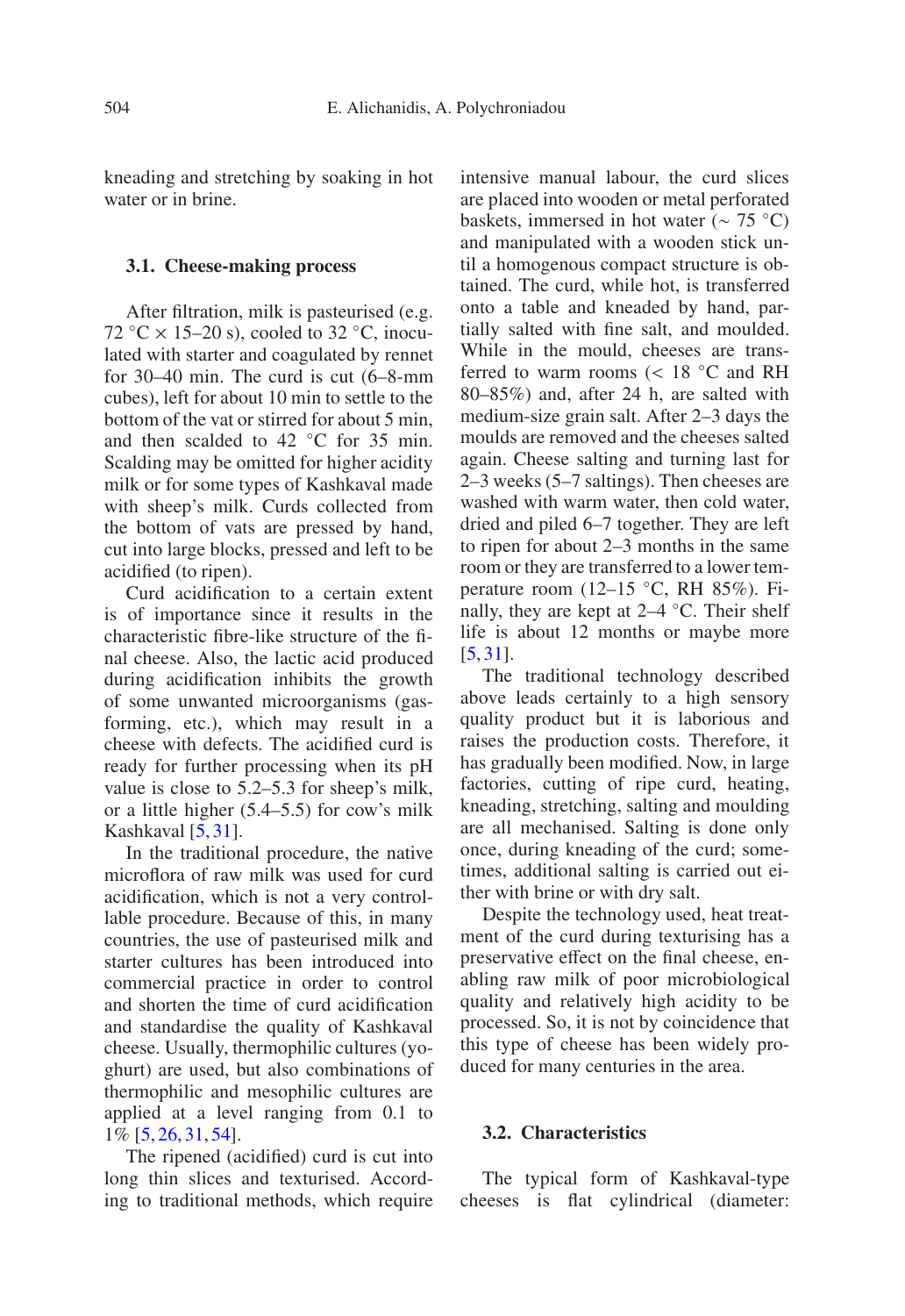$\sim$  30 cm and height: 10–13 cm), weighing 7–8 kg, although in some countries they are smaller ( $\sim$  4–5 kg). Additionally, and besides the typical shape, rectangular cheeses ( $\sim$  30 × 10 × 10 cm) are produced in some countries from cow's milk. Their rind is smooth, thin and light yellow to amber-coloured. The cheese mass is light yellow or straw yellow to yellow, depending on the milk used. The texture of all Kashkaval-type cheeses is laminar, elastic, very close with visible layers, occasionally with random slots but without gas holes [\[23,](#page-13-19) [31\]](#page-14-17).

#### **3.3. Composition**

The variability in the gross composition of Kashkaval-type cheeses arises from the fact that the processing technology is subject to many variations in respect of the type of milk used and its standardisation to a certain casein/fat ratio, the degree of heat treatment either during scalding or the texturisation process, the degree of ripening and the age of marketed cheese. Finally, various national standards also exist. Moisture lies between 350 and 440 g⋅kg<sup>-1</sup>, fat from 245 to 280 g·kg−1, protein from 210 to 270 g⋅kg<sup>-1</sup>, salt from 25.2 to 46.7 g⋅kg<sup>-1</sup> and pH is 5.1–5.7 [\[5,](#page-13-17) [23,](#page-13-19) [52\]](#page-15-9).

## **3.4. Biochemical changes during ripening**

Proteolysis is not very intense in Kashkaval-type cheeses. The proteolysis index ([water-soluble N/total N]  $\times$  100) is around 20%, although some extreme values such as 10% or 30% are found in the literature. It should be mentioned that a significant part of soluble N ( $\sim 25-30\%$ of the soluble N of mature cheese) is produced during curd acidification and, consequently, is partly lost into the water or brine during the texturisation process. The total free amino acid content ranges from 2.2 to 4.5 g·kg−<sup>1</sup> cheese [\[4](#page-13-20), [11](#page-13-21), [40,](#page-14-18) [54\]](#page-15-8).

In Kashkaval-type cheeses  $\alpha_{s1}$ -CN is hydrolysed during curd acidification by the residual rennet much more than β-CN. However, during the texturisation process, the residual rennet is inactivated to a great extent; thus, during ripening the hydrolysis of β-CN by plasmin becomes significant as it is deduced from the presence of strong γ-CN bands in electrophoretograms  $[4,11]$  $[4,11]$ .

Lipolysis in this type of cheese is not very intense either. The concentration of FFA in mature (3 mo) cheeses lies between 1 and 3 g⋅kg<sup>-1</sup>, although this value may rise up to  $5-6$  g·kg<sup>-1</sup> in much older cheeses [\[11](#page-13-21)].

## **4. WHEY CHEESES (WC)**

Traditionally, the cheeses of this family were manufactured mostly from whey of sheep's and goat's milk cheeses, not only because the majority of cheeses in the region were made from the milk of these two animals, but also because this whey is much richer in protein and fat as compared with cow's milk cheese whey. As the production of sheep's and goat's milk cheeses is seasonal, the production of WC is seasonal as well. However, some WC are manufactured from cow's milk cheese whey throughout the year. Irrespective of the kind of whey used, yield of whey cheeses is higher when made from the whey of hard or *pasta filata* cheeses than that of soft cheeses [\[6\]](#page-13-22).

Whey cheeses are produced in most East-Mediterranean countries under various names: Myzithra, Anthotyros, Manouri, Xynomyzithra (Greece), Urda (Serbia, Romania, Israel), Lor, Jaji (Turkey), Anari (Cyprus), Skuta, Puina (Croatia), Karichee (Lebanon), Double cream (Syria), etc.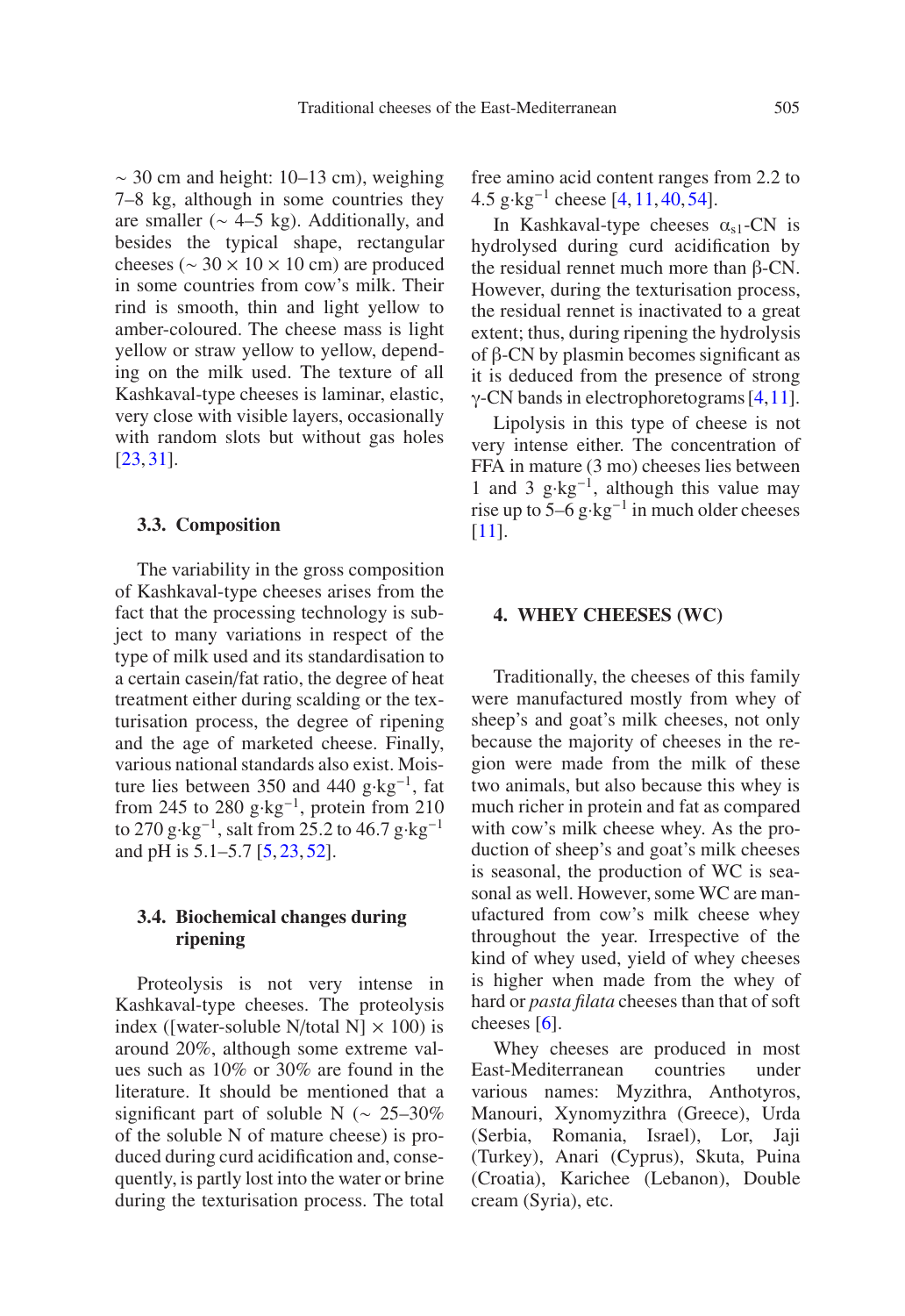#### **4.1. Cheese-making process**

Most of them are heat- and/or acidcoagulated cheeses and their technology varies in respect of the raw material (kind of whey) used, the eventual addition of milk and/or cream to the whey to be processed, and the traditional recipe.

The general manufacturing procedure is as follows: After filtration to remove any existing curd particles, the whey is heated preferably in circular cheese vats under continuous stirring. The rate of heating is such as to attain  $88-92$  °C in  $40-45$  min. The rate of heating is of importance as well as the rate of stirring. The first small particles of denaturated whey proteins appear at temperatures around 80–82 ◦C or a little lower, depending on the kind of whey, its acidity and the proportion of the whole milk added. At this stage, heating is speeded up until the whey reaches the final temperature, but stirring is greatly delayed and finally stopped when a very thin layer of aggregated particles is formed at the surface of the whey. It should be noted that the final temperature is lower when whey cheeses are to be consumed fresh, whereas a higher temperature is selected when the cheeses are to be air-dried. The coagulum – while floating on the whey surface – is left for 15–20 min at the selected final temperature to lose part of its moisture (i.e. to be cooked). Consecutively, the curd is gradually scooped and placed into moulds for drainage, which can be completed within 3–5 h. Cheeses are then transferred to the cold store for several hours and are ready to be marketed, as fresh. Otherwise, after draining the cheeses are salted and kept in well-ventilated cool rooms, until they obtain moisture <  $400 \text{ g} \cdot \text{kg}^{-1}$  [\[6,](#page-13-22) [48\]](#page-14-19).

When whey is the sole raw material, the particles of denaturated proteins are small, yield is low and cheese flavour is bland and may be semi-sweet. In order to improve the yield and quality, whole milk and/or cream are added to the whey during heating. The percentage added depends on the type and quality of the cheese intended to be produced. Usually,  $30-50$  mL⋅L<sup>-1</sup> whole milk is added; however, for higher quality cheeses, milk percentage could be 10% or higher and cream may also be added. The co-precipitation of milk caseins with denaturated whey proteins results in larger grains – which are collected more easily – higher fat and protein content of the product and, of course, higher yield.

Milk is added to the whey when it has reached 65–70 ◦C, in one or several batches, while cream is added preferably first or with the first batch of milk. Salt may also be added  $(10-15 \text{ g} \cdot \text{L}^{-1})$  to the whey at  $73-75$  °C. An acidification agent is also added (it is usually needed in the case of cow's cheese whey) to help denaturation and final precipitation of the whey proteins. It is applied in the form of an aqueous 100 g·L−<sup>1</sup> solution of citric acid at the rate of 6 mL⋅L<sup>-1</sup>. This quantity decreases the pH to about 5.2. If the pH is significantly lower, denaturation of whey proteins is faster but very small grains are formed, which cannot be easily collected. The acidification agent is added at the final temperature and before the stirring is stopped.

#### **4.2. Composition**

The differences in composition of the whey, according to the type of cheese and the kind of cheese milk, combined with the fact that whey can be used either as the sole raw material or as a mixture with full-fat milk and/or cream, lead to a large variability in whey cheese composition. However, for most fresh WC moisture is 650–700 g·kg−1, fat 70–150 g·kg−1, protein 90–140 g·kg<sup>-1</sup>, salt 6–8 g·kg<sup>-1</sup>, lactose 35–45 g·kg−<sup>1</sup> and pH 5.5–6.0. For cheeses made with addition of large amounts of milk and cream moisture is 480–600 g·kg<sup>-1</sup>, fat 350–400 g·kg<sup>-1</sup>, protein 90–110 g·kg<sup>-1</sup>, salt 6–8 g·kg<sup>-1</sup>,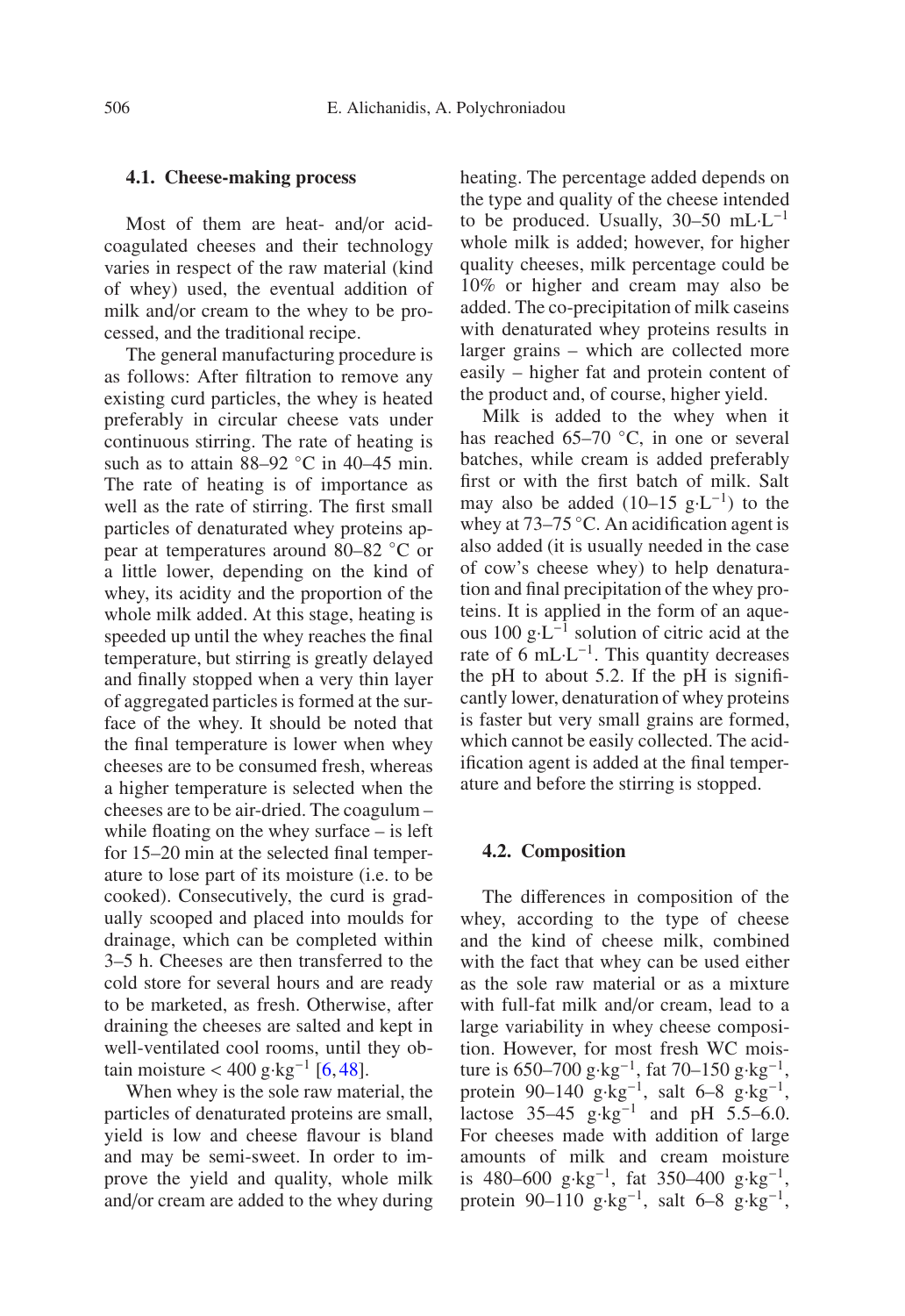lactose 55–58 g⋅kg<sup>-1</sup> and pH 5.5–6.0 [\[6](#page-13-22)[,13](#page-13-10), [23\]](#page-13-19).

#### **4.3. Characteristics**

For cheeses made from whey alone or enriched with small amounts of milk, the shape is that of the container used for the package. However, the shape of higher fat WC is cylindrical, nearly spherical or that of a truncated cone. Their colour is pure white to off-white. Of course, they have no rind and no gas or other holes. Most of them are grainy, except for the highfat cheeses, whose texture of which is soft, smooth and creamy.

## **5. HARD AND SOFT CHEESES**

In addition to the major cheese groups presented above, quite a number of hard and soft cheeses are produced in the region. Some of them have a long tradition, such as Kefalotyri, Ras/Rumi/Roomi, Paški, Selam, Mihalič, etc. Others are 'copies' of Central-European cheeses (e.g. Gruyère-type cheeses), which are made from cow's as well as from sheep's milk. Although they were introduced in some countries nearly a century ago, they may not be characterised as real traditional cheeses.

Moreover, some soft, especially fresh acid curd cheeses are traditionally produced within the area. Apart from fresh cheeses, a small number of soft cheeses ripened for several months, usually in clay pots underground, are of local interest.

Taking this area as a whole and with few exceptions, the consumption of both hard and soft cheeses is much lower than that of the major cheeses presented above.

#### **6. CONCLUSIONS**

The present review shows that the cheese-making tradition in the East-Mediterranean countries is significantly

driven by the pedoclimatic conditions of the region. Sheep's and/or goat's milk, level of salt, level of acidity, treatment at high temperatures of the curd (*pasta filata* cheeses) or the whey (whey cheeses) and ripening and storing in brine (brined cheeses) are some of the characteristics that enable local cheeses to be conserved at the high environmental temperatures prevailing, if not consumed fresh.

Nowadays, cow's milk is produced in larger quantities, manufacturing conditions and refrigeration facilities have changed very much, microbial quality of the milk has improved, and cheese milk pasteurisation and use of commercial starters are widely applied. However, consumer preferences have changed only little. Thus, brined cheeses continue to be by far the major cheese group produced and consumed in the region.

**Acknowledgements:** The authors express their gratitude to the following colleagues for providing information on the traditional cheeses manufactured and consumed in their countries: J. Lukac-Havranek, F. Durlu-Özkaya, S. Dragisa, Z. Saric, Z. Simov, A. Skendi, C. Kocak, A. Hayaloglu, F. Yildiz, M. Atamer, I. Toufeili, R. Awad, J. Djerovski, S. Seratlic, M. El-Soda, M.A. Golpayegani, G. Psathas and K. Georgiadou.

## **REFERENCES**

- <span id="page-12-0"></span>[1] Abd El-Salam M.H., Alichanidis E., Cheese Varieties Ripened in Brine, in: Fox P.F., McSweeney P.L.H., Cogan T.M., Guinee T.P. (Eds.), Cheese. Chemistry, Physics and Microbiology, Vol. 2, 3rd edn., Elsevier, London, UK, 2004, pp. 227–249.
- <span id="page-12-1"></span>[2] Alichanidis E., Cheeses ripened in brine, in: McSweeney P.L.H. (Ed.), Cheese Problems Solved, CRC Press, Cambridge, UK, 2007, pp. 330–342.
- <span id="page-12-2"></span>[3] Alichanidis E., Anifantakis E.M., Polychroniadou A., Nanou M., Suitability of some microbial coagulants for Feta cheese manufacture, J. Dairy Res. 51 (1984) 141–147.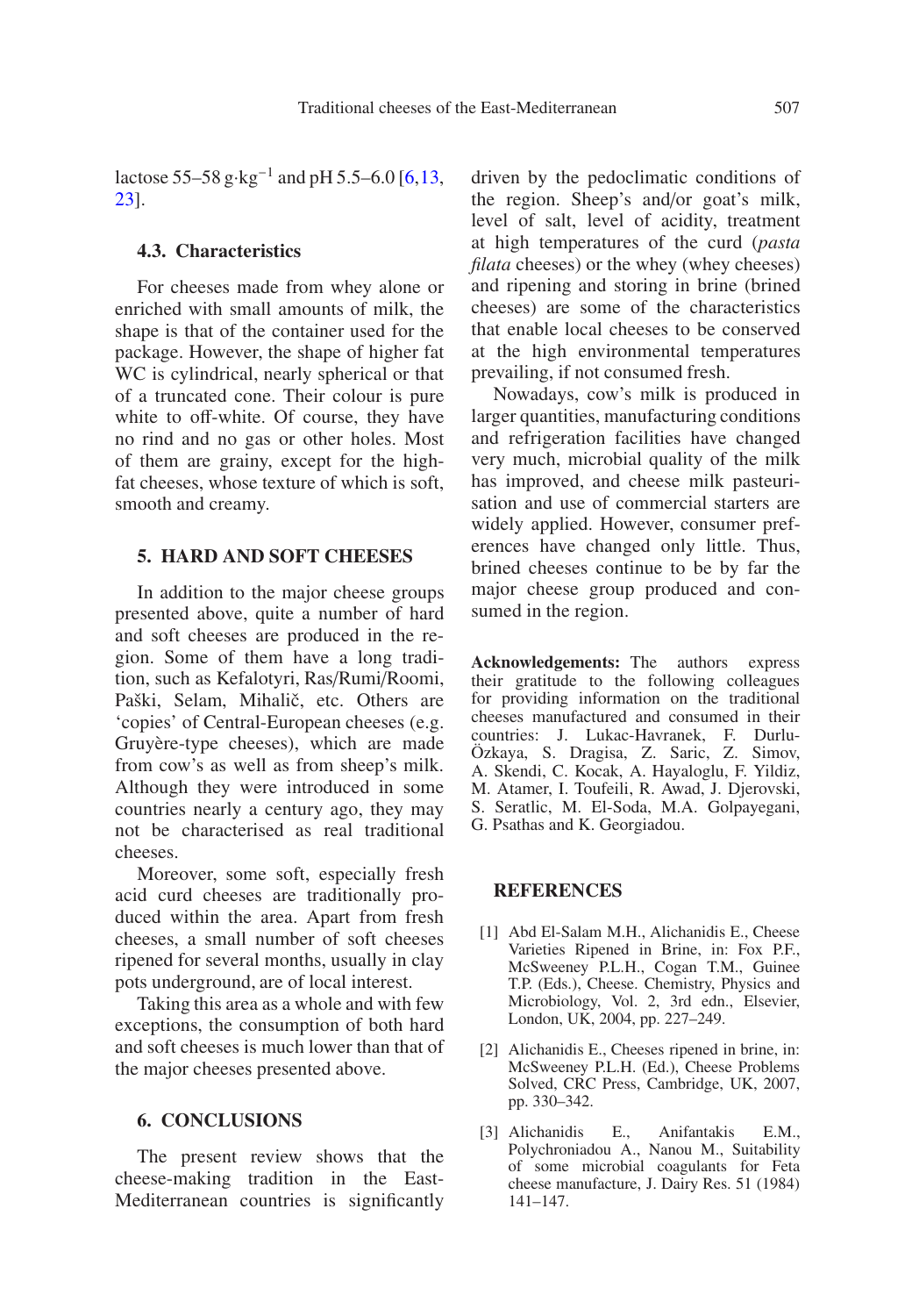- <span id="page-13-20"></span>[4] Anastasiou R., Georgalaki M., Manolopoulou E., Kandarakis I., De Vuyst L., Tsakalidou E., The performance of *Streptococcus macedonicus* ACA-DC 198 as starter culture in Kasseri cheese production, Int. Dairy J. 17 (2007) 208–217.
- <span id="page-13-17"></span>[5] Anifantakis E.M., Greek Cheeses: a Tradition of Centuries, National Dairy Committee of Greece, Athens, Greece, 1991, pp. 63–67.
- <span id="page-13-22"></span>[6] Anifantakis E.M., Greek Cheeses: a Tradition of Centuries, National Dairy Committee of Greece, Athens, Greece, 1991, pp. 88–96.
- <span id="page-13-9"></span>[7] Anifantakis E.M., Kaminarides S.E., Contribution to the study of Halloumi cheese made from sheep's milk, Austr. J. Dairy Technol. 58 (1983) 29–31.
- <span id="page-13-3"></span>[8] Anifantakis E.M., Moatsou G., Feta and other Balkan cheeses, in: Tamime A.Y. (Ed.), Brined Cheeses, Blackwell Publisher, Oxford, UK, 2006, pp. 43–71.
- <span id="page-13-1"></span>[9] Boyazoglu J., Flamant J.C., Mediterranean systems of animal production, in: Galaty J.G., Johnson D.L. (Eds.), The World of Pastoralism, Guilford Press, New York, USA, pp. 353–393.
- <span id="page-13-2"></span>[10] Boyazoglu J., Morand-Fehr P., Mediterranean dairy sheep and goat products and their quality. A critical review, Small Ruminant Res. 10 (2001) 1–11.
- <span id="page-13-21"></span>[11] Carič M., Ripened Cheese Varieties Native to the Balkan Countries, in: Fox P.F. (Ed.), Cheese. Chemistry, Physics and Microbiology, Vol. 2, 2nd edn., Chapman & Hall, London, UK, 1993, pp. 263–279.
- <span id="page-13-0"></span>[12] Coulon J.-B., Delacroix-Buchet A., Martin B., Pirisi A., Relationships between ruminant management and sensory characteristics of cheeses: a review, Lait 84 (2004) 221–241.
- <span id="page-13-10"></span>[13] Durlu-Özkaya F., Gün I., Traditional Turkish cheeses, Proc. Int. Symposium on 'Historical Cheeses of Countries around the Archipelago Mediterraneo', Thessaloniki, Greece, 6–8 December 2007, pp. 65–88.
- <span id="page-13-11"></span>[14] ElMayda E., Manufacture of local cheese from raw milk in Syria, in: Proceedings International Symposium on 'Historical Cheeses of Countries around the Archipelago Mediterraneo', Thessaloniki, Greece, 6–8 December 2007, pp. 55–64.
- <span id="page-13-8"></span>[15] El Soda M., Abd El-Salam M.H., Cheeses matured in brine, in: Roginski H., Fuquay

J.W., Fox P.F. (Eds.), Encyclopedia of Dairy Sciences, Vol. 1, Academic Press, London, UK, 2003, pp. 406–411.

- <span id="page-13-12"></span>[16] Ferit Atasoy A., Yetişmeyen A., Türkoğlu H., Özer B., Effects of heat treatment and starter culture on the properties of traditional Urfa cheeses (a white-brined Turkish cheese) produced from bovine milk, Food Control 19 (2008) 278–285.
- <span id="page-13-7"></span>[17] Georgala A., Moschopoulou E., Aktypis A., Massouras T., Zoidou E., Kandarakis I., Anifantakis E., Evolution of lipolysis during ripening of traditional Feta cheese, Food Chem. 90 (2005) 73–80.
- <span id="page-13-5"></span>[18] Güven M., Karaca O.B., Proteolysis levels in white cheeses salted and ripened in brines prepared from various salts, Int. J. Dairy Technol. 54 (2001) 29–33.
- <span id="page-13-13"></span>[19] Hayaloglu A.A., Brechany E.Y., Influence of milk pasteurization and scalding temperature on the volatile compounds of Malatya, a farmhouse Halloumi-type cheese, Lait 87 (2007) 39–57.
- <span id="page-13-4"></span>[20] Hayaloglu A.A., Güven M., Fox P.F., Microbiological, biochemical and technological properties of Turkish White cheese 'Beyaz Peynir', Int. Dairy J. 12 (2002) 635– 648.
- <span id="page-13-6"></span>[21] Hayaloglu A.A., Özer B.H., Fox P.F., Cheeses of Turkey: 2. Varieties ripened under brine, Dairy Sci. Technol. 88 (2008) 225–244.
- <span id="page-13-15"></span>[22] Humeid M.A., Tukan S.K., Yamani M.I., Inbag steaming of white brined cheese as a method for preservation, Milchwissenschaft 45 (1990) 513–516.
- <span id="page-13-19"></span>[23] Kamber U., Traditional cheeses of Turkey: cheeses common to all regions, Food Rev. Int. 24 (2008) 1–38.
- <span id="page-13-14"></span>[24] Kamber U., The traditional cheeses of Turkey: Mediterranean region, Food Rev. Int. 24 (2008) 119–147.
- <span id="page-13-16"></span>[25] Kamber U., Terzi G., The traditional cheeses of Turkey: Southeast Anatolia region, Food Rev. Int. 24 (2008) 62–73.
- <span id="page-13-18"></span>[26] Kaminarides S., Paraschopoulos N., Beri I., Combined effects of concentrated thermophilic and mesophilic cultures and conditions of curd acidifications on the manufacture and quality of kasseri cheese, Int. J. Dairy Technol. 52 (1999) 11–19.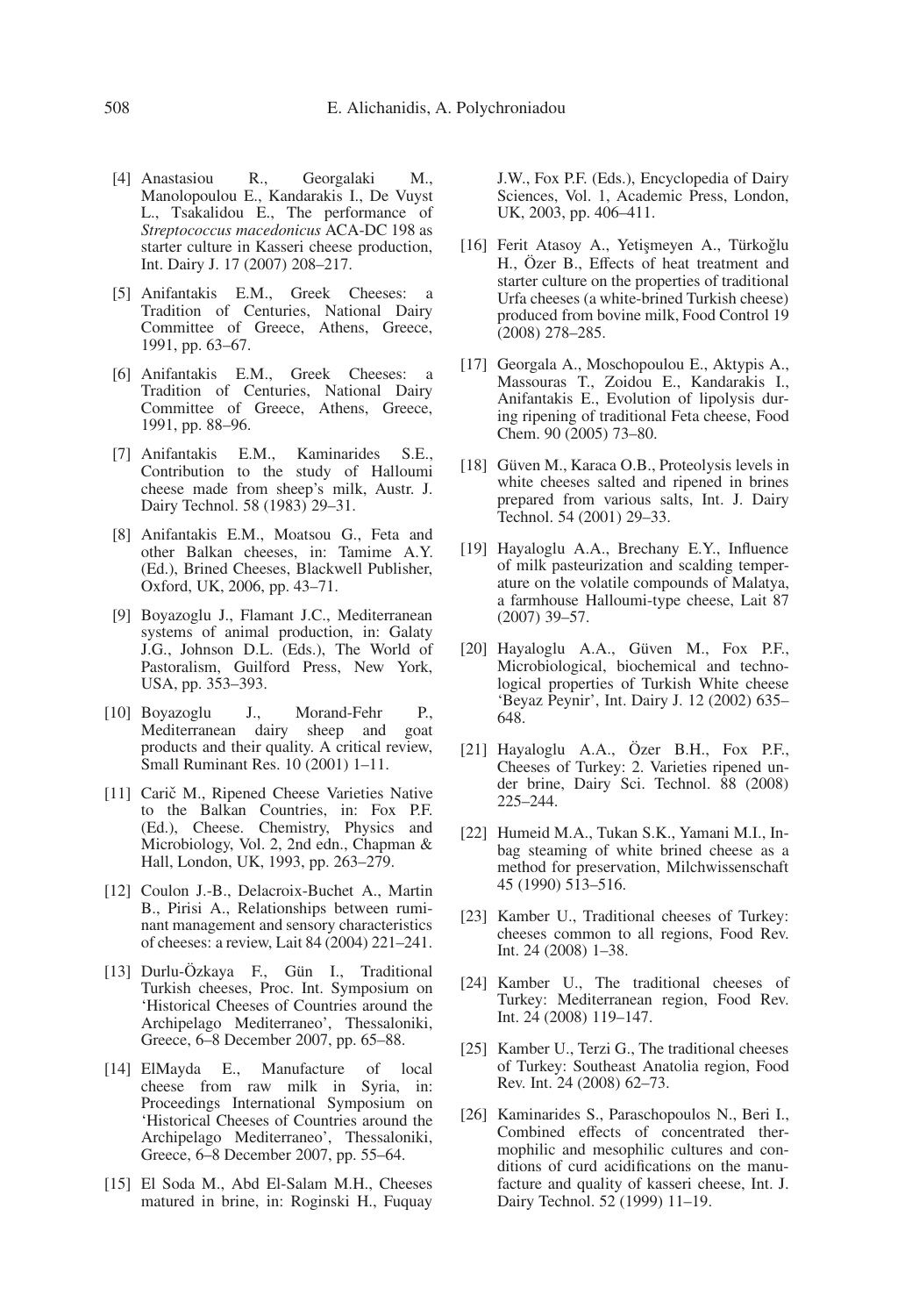- <span id="page-14-12"></span>[27] Kaminarides S., Stamou P., Massouras T., Changes in organic acids, volatile aroma compounds and sensory characteristics of Halloumi cheese kept in brine, Food Chem. 100 (2007) 219–225.
- <span id="page-14-6"></span>[28] Kandarakis I., Moatsou G., Georgala A.I.K., Anifantakis E., Effect of draining temperature on the biochemical characteristics of Feta cheese, Food Chem. 72 (2001) 369– 378.
- <span id="page-14-3"></span>[29] Katsiari M.C., Alichanidis E., Voutsinas L.P., Roussis I.G., Proteolysis in reduced sodium Feta cheese made by partial substitution of NaCl by KCl, Int. Dairy J. 10 (2000) 635– 646.
- <span id="page-14-8"></span>[30] Katsiari M.C., Voutsinas L.P., Alichanidis E., Roussis I.G., Lipolysis in reduced sodium Feta cheese made by partial substitution of NaCl by KCl, Int. Dairy J. 10 (2000) 369– 373.
- <span id="page-14-17"></span>[31] Kindstedt P., Carič M., Milanovič S., Pasta-filata Cheeses, in: Fox P.F., McSweeney P.L.H., Cogan T.M., Guinee T.P. (Eds.), Cheese. Chemistry, Physics and Microbiology, Vol. 2, 3rd edn., Elsevier, London, UK, 2004, pp. 251–277.
- <span id="page-14-2"></span>[32] Kocak C., Aydemir S., Seydim Z.B., Levels of proteolysis in important types of Turkish cheese, in: Proceedings IDF Symposium on 'Cheese ripening', Prague, Czech Republic, 21–25 March 2004, Abstracts, Int. Dairy Fed., Brussels, Belgium, p. 76.
- <span id="page-14-0"></span>[33] Macej O., Jovanovic S., Dozet N., Seratlic S., Vucic T, Savic Z., Autochthonous technol- ´ ogy of Sjenica cheese production at Sjenica-Pester plateau region, Mlekarstvo 3 (2004) 931–933.
- <span id="page-14-9"></span>[34] Mallatou H., Pappa E., Massouras T., Changes in free fatty acids during the ripening of Telemes cheese made with ewes', goats', cows or mixtures of ewes' and goats' milk, Int. Dairy J. 13 (2003) 211–219.
- <span id="page-14-1"></span>[35] Manolkidis C., Polychroniadou A., Alichanidis E., Observations suivies sur la protéolyse pendant la maturation du fromage 'Télémé', Lait 50 (1970) 128–136.
- <span id="page-14-10"></span>[36] McSweeney P.L.H., Sousa M.J., Biochemical pathways for the production of flavour compounds in cheeses during ripening: A review, Lait 80 (2000) 293–324.
- <span id="page-14-5"></span>[37] Michaelidou A., Alichanidis E., Polychroniadou A., Zerfiridis G., Migration of water-soluble nitrogenous compounds of

Feta cheese from the cheese blocks into the brine, Int. Dairy J. 15 (2005) 663–668.

- <span id="page-14-4"></span>[38] Michaelidou A., Katsiari M.C., Kondyli E., Voutsinas L.P., Alichanidis E., Effect of a commercial adjunct culture on proteolysis in low-fat Feta-type cheese, Int. Dairy J. 13 (2003) 179–189.
- <span id="page-14-13"></span>[39] Milci S., Goncu A., Alpkent Z., Yaygin H., Chemical, microbiological and sensory characterization of Halloumi cheese produced from ovine, caprine and bovine milk, Int. Dairy J. 15 (2005) 625–630.
- <span id="page-14-18"></span>[40] Moatsou G., Kandarakis I., Moschopoulou E., Anifantakis E., Alichanidis E., Effect of technological parameters on the characteristics of kasseri cheese made from raw or pasteurized ewes' milk, Int. J. Dairy Technol. 54 (2001) 69–77.
- <span id="page-14-7"></span>[41] Moatsou G., Moschopoulou E., Georgala A., Zoidou E., Kandarakis I., Kaminarides S., Anifantakis E., Effect of artisanal liquid rennet from kids and lambs abomassa on the characteristics of Feta cheese, Food Chem. 88 (2004) 517–525.
- <span id="page-14-14"></span>[42] Özer B.H., Robinson R.K., Grandison A.S., Textural and microstructural properties of urfa cheese (a white-brined Turkish cheese), Int. J. Dairy Technol. 56 (2003) 171–176.
- [43] Papademas P., Halloumi Cheese, in: Tamime A.Y. (Ed.), Brined Cheeses, Blackwell Publisher, Oxford, UK, 2006, pp. 117–138.
- <span id="page-14-16"></span>[44] Papademas P., Robinson R.K., Halloumi cheese: the product and its characteristics, Int. J. Dairy Technol. 51 (1998) 98–103.
- [45] Papademas P., Robinson R.K., A comparison of the chemical, microbiological and sensory characteristics of bovine and ovine Halloumi cheese, Int. Dairy J. 10 (2000) 761–768.
- <span id="page-14-15"></span>[46] Papademas P., Robinson R.K., Some volatile compounds in Halloumi cheese made from ovine and bovine milk, Lebensm.-Wiss. Technol. 35 (2002) 512–516.
- <span id="page-14-11"></span>[47] Pappa E.C., Kandarakis I., Anifantakis E.M., Zerfiridis G.K., Influence of types of milk and culture on the manufacturing practices, composition and sensory characteristics of Teleme cheese during ripening, Food Control 17 (2006) 570–581.
- <span id="page-14-19"></span>[48] Pintado M.E., Macedo A.C., Malcata F.X., Review: Technology, chemistry and microbiology of whey cheeses, Food Sci. Technol. Int. 7 (2001) 105–116.